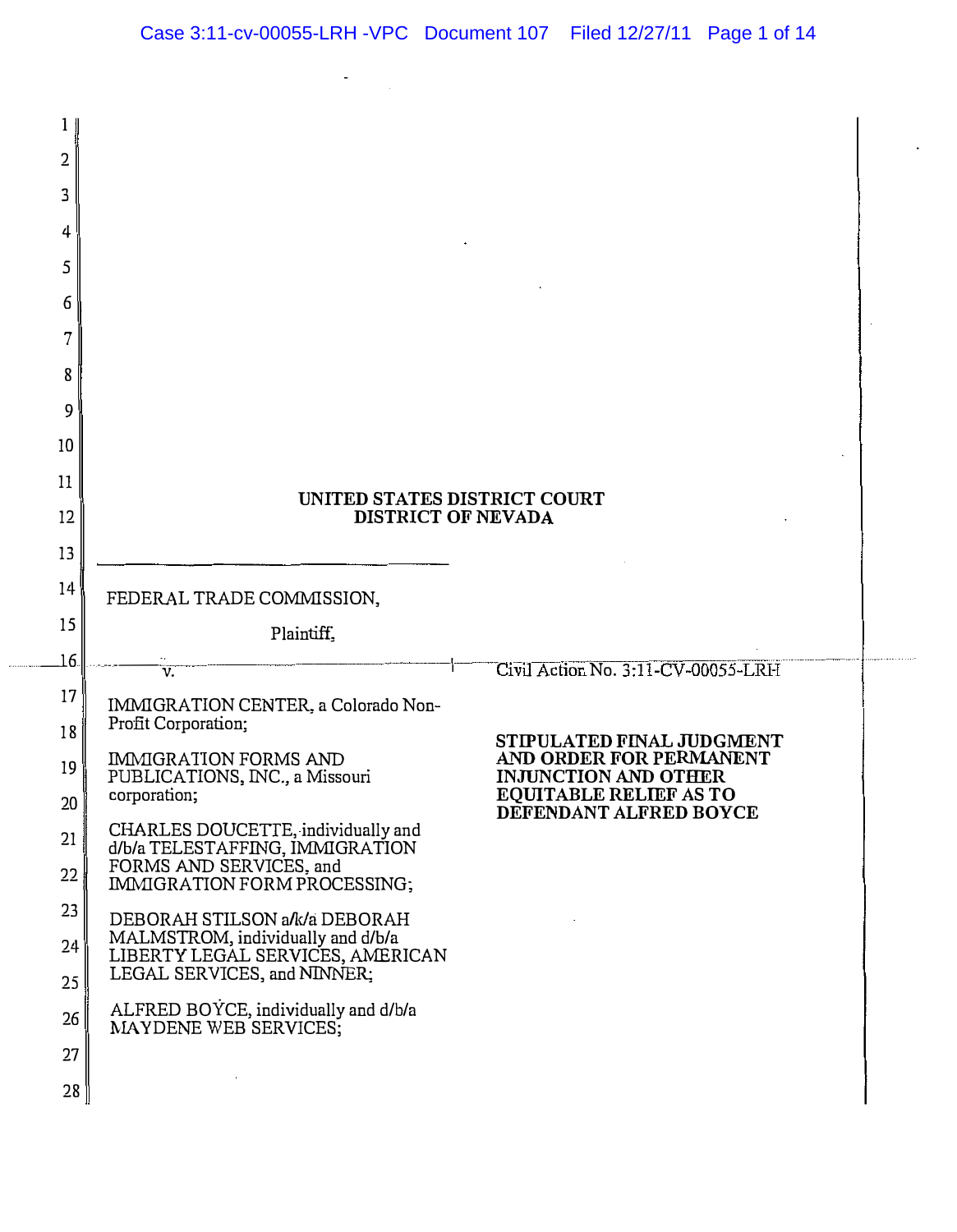$\frac{1}{\pi}$ 

THOMAS STRAWBRIDGE, individually

| 2       | and as an officer of IMMIGRATION FORMS<br>AND PUBLICATIONS, INC.;                                   |                                                                                  |  |
|---------|-----------------------------------------------------------------------------------------------------|----------------------------------------------------------------------------------|--|
| 3       | ROBIN MEREDITH, individually and as an                                                              |                                                                                  |  |
| 4       | officer of IMMIGRATION FORMS AND<br>PUBLICATIONS, INC.;                                             |                                                                                  |  |
| 5       | THOMAS LAURENCE, individually; and                                                                  |                                                                                  |  |
| 6       | ELIZABETH MEREDITH, individually,                                                                   |                                                                                  |  |
| 7       | Defendants.                                                                                         |                                                                                  |  |
| 8       |                                                                                                     |                                                                                  |  |
| 9<br>10 | STIPULATED FINAL JUDGMENT AND ORDER FOR<br>PERMANENT INJUNCTION AND MONETARY RELIEF                 |                                                                                  |  |
| 11      | Plaintiff Federal Trade Commission ("FTC") filed its Complaint for a permanent                      |                                                                                  |  |
| 12      | injunction and other equitable relief in this matter pursuant to Section 13(b) of the Federal Trade |                                                                                  |  |
| 13      | Commission Act ("FTC Act"), 15 U.S.C. § 53(b). The FTC and Defendant Alfred Boyce                   |                                                                                  |  |
| 14      | stipulate to the entry of this Stipulated Final Judgment and Order for Permanent Injunction and     |                                                                                  |  |
| 15      | Other Equitable Relief ("Order") to resolve all matters in dispute in this action between them.     |                                                                                  |  |
|         |                                                                                                     |                                                                                  |  |
| 16      | <b>THEREFORE, IT IS ORDERED as follows:</b>                                                         |                                                                                  |  |
| 17      | <b>FINDINGS</b>                                                                                     |                                                                                  |  |
| 18      | 1.                                                                                                  | This Court has jurisdiction over the subject matter of this case and all of the  |  |
| 19      | parties pursuant to 15 U.S.C. §§ 45(a) and 53(b), and 28 U.S.C. §§ 1331, 1337(a) and 1345.          |                                                                                  |  |
| 20      | 2.                                                                                                  | Venue is proper in this District under 15 U.S.C. § 53(b) and 28 U.S.C. § 1391(b) |  |
| 21      | and $(c)$ .                                                                                         |                                                                                  |  |
| 22      | 3.                                                                                                  | The activities of Defendant, as alleged in the Complaint, are "in or affecting   |  |
| 23      | commerce," as defined in Section 4 of the FTC Act, 15 U.S.C. § 44.                                  |                                                                                  |  |
| 24      | The Complaint states a claim upon which relief may be granted against<br>4.                         |                                                                                  |  |
| 25      | Defendant, under Sections 5(a) and 13(b) of the FTC Act, 15 U.S.C. §§ 45(a) and 53(b).              |                                                                                  |  |
| 26      | 5.                                                                                                  | Defendant does not admit any allegations in the Complaint, except for facts      |  |
| 27      | necessary to establish jurisdiction and as otherwise specifically stated in this Order.             |                                                                                  |  |
| 28      | 6.                                                                                                  | The FTC and Defendant waive all rights to appeal or otherwise challenge or       |  |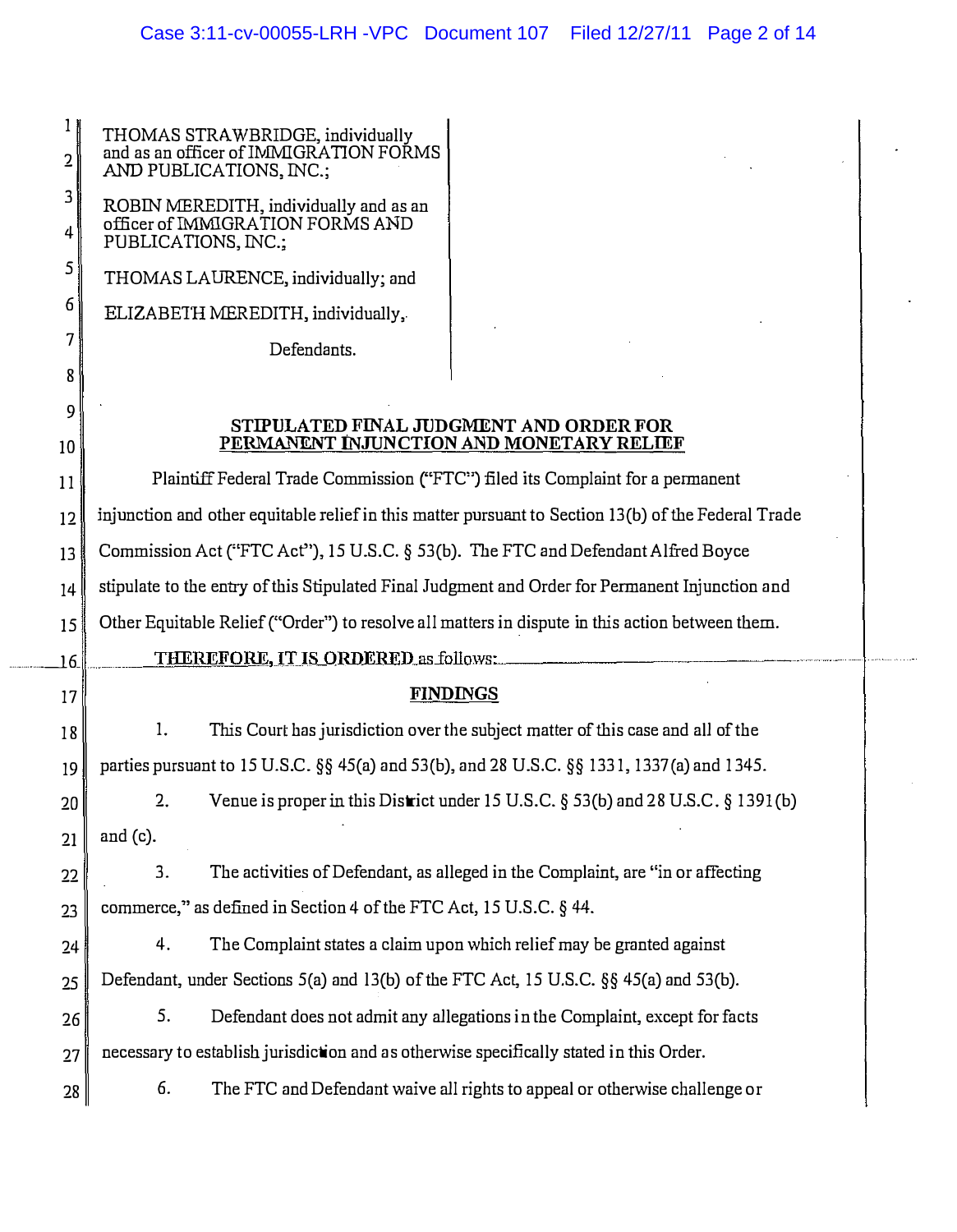1 contest the validity of this Order.

2 7. Defendant waives any claim that he may hold under the Equal Access to Justice 3 Act, 28 U.S.C. § 2412, concerning the prosecution of this action through the date of this Order. 4 and agrees to bear his own costs and attorneys' fees.

## 5 DEFINITIONS

1. "Defendants" means Immigration Center; Immigration Fonns and Publications, Inc. ("IFP"); Charles Doucette; Deborah Stilson; Alfred Boyce; Thomas Strawbridge; Robin Meredith; Thomas Laurence; and Elizabeth Meredith, individually, collectively, or in any 9 combination.

10 2. "Stipulating Defendant" means Alfred Boyce.

 $11$  3. "Immigration services" means any service purporting to aid any person in any 12 immigration or naturalization matter involving the United States government, such as by: (a) 13 appearing in any immigration case, either in person or through the preparation or filing of any 14 brief, paper, application, petition, fonn, or other document, on behalf of another person, before 15 any branch of the United States Department of Homeland Security or the United States  $16$ " Department of Justice; (b) selecting-which-visa,-work-permit,-temporary-protective status,  $17$  residency, citizenship, or other immigration status or benefit to apply for, or which application or  $18 \parallel$  other form to use, or providing advice regarding these selections; (c) advising a person regarding  $19$  the requirements for obtaining a visa, a work permit, temporary protective status, residency, 20 citizenship, or any other immigration status or benefit; or (d) advising a person regarding his or 21 her answers on any immigration-related document, paper, application, petition, or other form.

 $22$   $\parallel$  4. "Customer" means any person who purchased or agreed to purchase, or any 23 person on whose behalf a person purchased or agreed to purchase, immigration services from any  $24$  Defendant prior to the entry of this Order.

25 3. "Receiver" means Aviva Gordon, the temporary receiver appointed in this action. 26 "Receiver" includes any deputy receivers as may be named by the Receiver.

27 28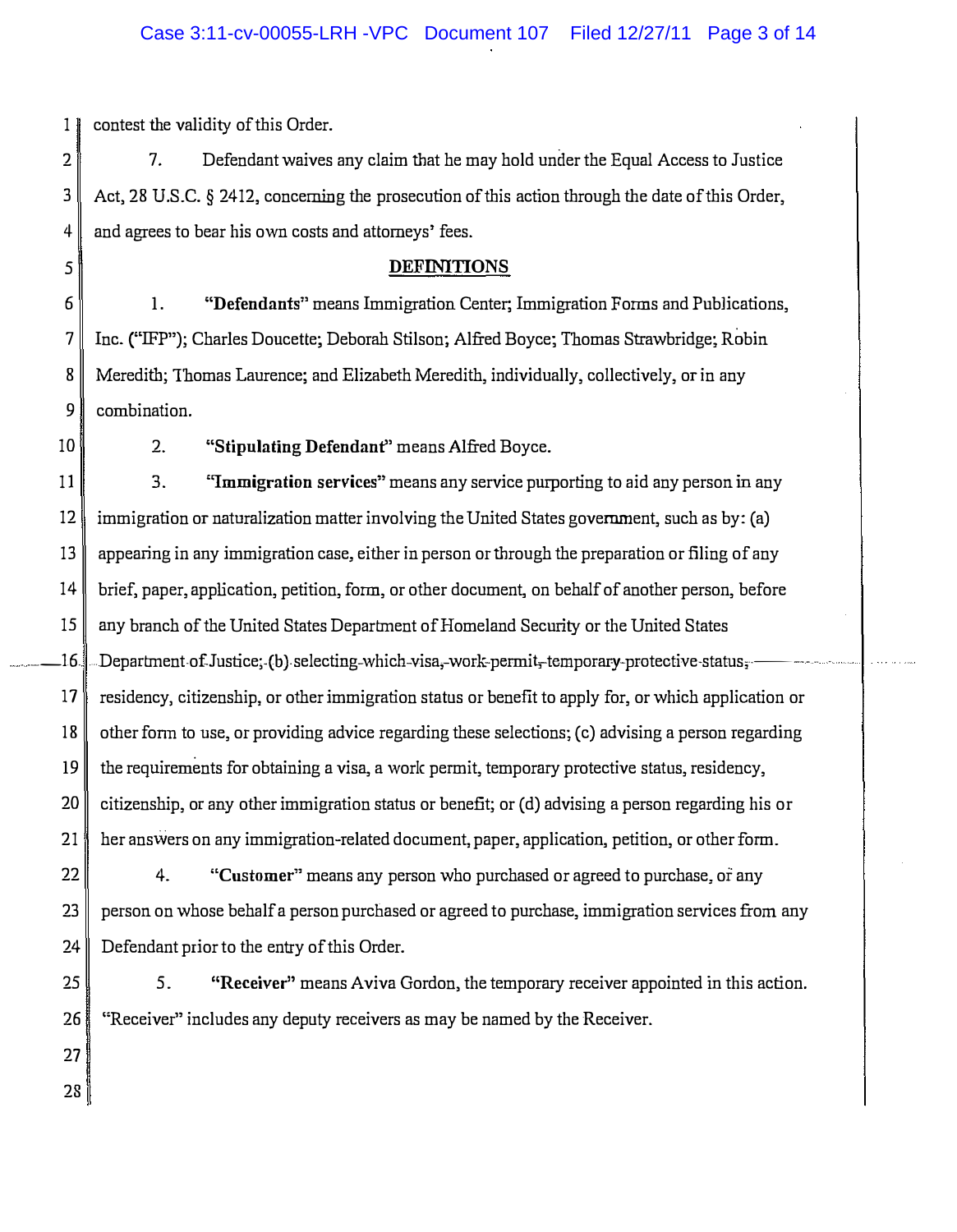28

#### 1 ORDER

## 2 I. BAN ON PROVIDING IMMIGRATION SERVICES

3 IT IS ORDERED that Stipulating Defendant is permanently restrained and enjoined from 4 providing, or assisting others in providing, immigration services.

#### $5 \parallel$  II. PROHIBITED BUSINESS ACTIVITIES REGARDING ANY GOODS OR **SERVICES**

IT IS FURTHER ORDERED that, in connection with the advertising, marketing, promotion, offering for sale, or sale of any goods or services, Stipulating Defendant, and his officers, agents, servants, employees, and attorneys, and all other persons in active concert or participation with any of them who receive actual notice of this Order by personal service or otherwise, are permanently restrained and enjoined from:

A. Misrepresenting, directly or indirectly, expressly or by implication, their education, training, or credentials, or that they are qualified or authorized to provide legal advice or services;

B. Misrepresenting, directly or indirectly, expressly or by implication, that they are part of or affiliated wiili one or more agencies of the United States government; and

C. Misrepresenting, directly or indirectly, expressly or by implication, any material fact, including but not limited to:

- 1. The total cost to purcbase, receive, or use ilie goods or services;
- 2. Any material restrictions, limitations, or conditions to purchase, receive, or use the goods or services;
- 3. Any material aspect of the nature or terms of a refund, cancellation, exchange, or repurcbase policy for the goods or services; or
- 4. Any material aspect of the performance, efficacy, nature, or central characteristics of the goods or services.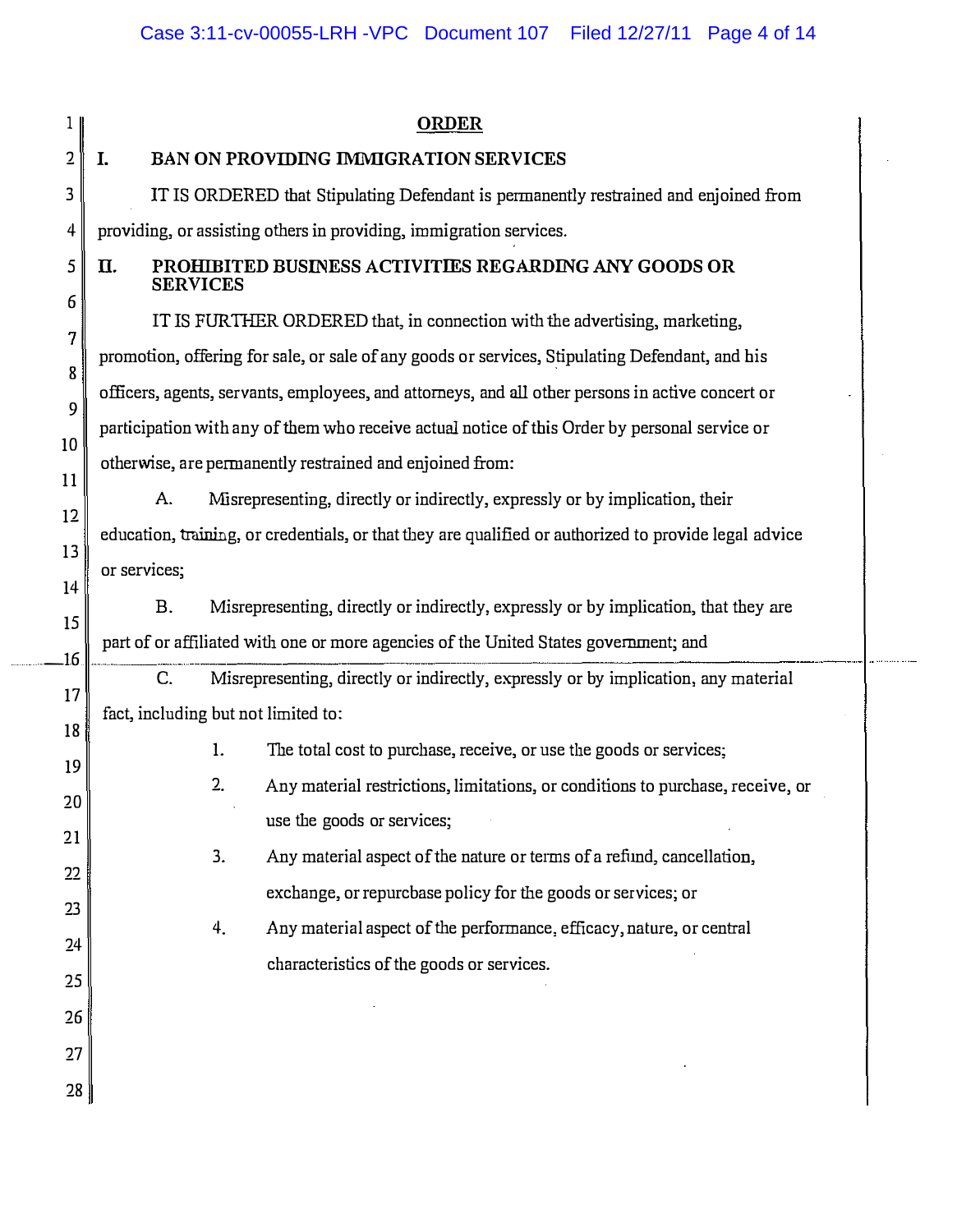$\ddot{\phantom{a}}$ 

| 1   | Ш.                                                                                                 | MONETARY JUDGMENT                                                                  |  |
|-----|----------------------------------------------------------------------------------------------------|------------------------------------------------------------------------------------|--|
| 2   | IT IS FURTHER ORDERED that:                                                                        |                                                                                    |  |
| 3   | A.                                                                                                 | Judgment is entered, as equitable monetary relief, in favor of the FTC and against |  |
| 4   | Stipulating Defendant, in the amount of two million, seven hundred seventy-one thousand, eight     |                                                                                    |  |
| 5   | hundred and seven U.S. Dollars, and sixty-three cents (\$2,771,807.63);                            |                                                                                    |  |
| 6   | <b>B.</b>                                                                                          | The money judgment shall be suspended subject to the Subsections below and         |  |
| 7   | Section <sub>IV;</sub>                                                                             |                                                                                    |  |
| 8   | C.                                                                                                 | In the event of any default by Stipulating Defendant on any obligation imposed     |  |
| 9   | under this Section III:                                                                            |                                                                                    |  |
| 10  |                                                                                                    | The judgment imposed herein as to Stipulating Defendant will not be<br>1.          |  |
| 11  |                                                                                                    | suspended, and the full amount of that Judgment (\$2,771,807.63), plus             |  |
| 12  |                                                                                                    | interest from the date of entry of this Order pursuant to 28 U.S.C. § 1961,        |  |
| 13  |                                                                                                    | as amended, less the sum of any amounts already paid by Stipulating                |  |
| 14  |                                                                                                    | Defendant or by Defendants Immigration Center, Charles Doucette, or                |  |
| 15  |                                                                                                    | Deborah Stilson, shall immediately become due and payable; and                     |  |
| .16 |                                                                                                    | The FTC-shall-be entitled to immediately exercise any and all rights and<br>2.     |  |
| 17  |                                                                                                    | remedies against Stipulating Defendant and Stipulating Defendant's assets          |  |
| 18  |                                                                                                    | to collect the full amount of the judgment and interest thereon, less any          |  |
| 19  |                                                                                                    | amounts already paid;                                                              |  |
| 20  | D.                                                                                                 | All funds paid, collected, and/or recovered pursuant to this Order shall be        |  |
| 21  | deposited into a fund administered by the FTC or its agent to be used for equitable relief,        |                                                                                    |  |
| 22  | including, but not limited to, consumer redress, and any attendant expenses for the administration |                                                                                    |  |
| 23  | of such equitable relief. Stipulating Defendant shall cooperate fully to assist t e FTC in         |                                                                                    |  |
| 24  | identifying consumers who may be entitled to redress pursuant to this Order. If the FTC            |                                                                                    |  |
| 25  | determines, in its sole discretion, that direct redress to consumers is wholly or partially        |                                                                                    |  |
| 26  | impracticable or funds remain after redress is completed, the FTC may apply any remaining          |                                                                                    |  |
| 27  | funds for such other equitable relief (including consumer information remedies) as it determines   |                                                                                    |  |
| 28  | to be reasonably related to Stipulating Defendant's practices alleged in the Complaint. Any        |                                                                                    |  |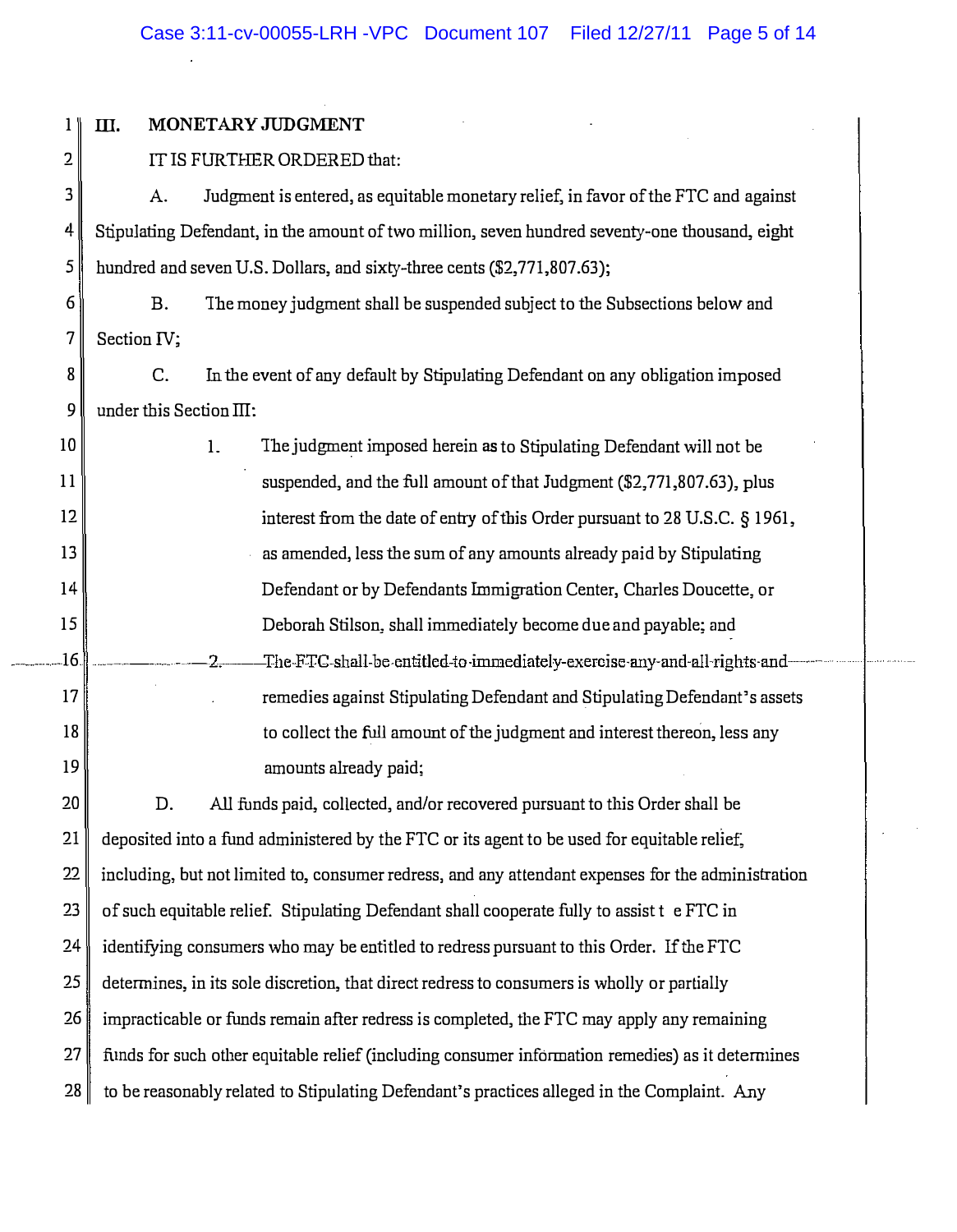## Case 3:11-cv-00055-LRH -VPC Document 107 Filed 12/27/11 Page 6 of 14

 $1 \parallel$  funds not used for such equitable relief shall be deposited to the United States Treasury as 2 disgorgement. Stipulating Defendant shall have no right to challenge the FTC's choice of 3 remedies under this Part D. Stipulating Defendant shall have no right to contest the manner of  $4 \parallel$  distribution chosen by the FTC. This judgment for equitable monetary relief is solely remedial in 5 nature and is not a fine, penalty, punitive assessment, or forfeiture;

6 E. In accordance with 31 U.S.C. § 7701, as amended, Stipulating Defendant is  $7 \parallel$  hereby required, unless he has already done so, to furnish to the FTC his taxpayer identifying 8 numbers (Social Security Number or Employer Identification Numbers), which shall be used for 9 purposes of collecting and reporting on any delinquent amount arising out of Stipulating 10 Defendant's relationship with the government. Stipulating Defendant is further required, unless 11 he has already done so, to provide the FTC with a clear, legible and full-size photocopy of a valid 12 driver's license, wlrich will be used for reporting and compliance purposes;

13 F. Stipulating Defendant agrees that the facts as alleged in the Complaint filed in this 14 action sball be taken as true without further proof in any banlcruptcy case or subsequent civil 15 litigation pursuant to this Order, including but not limited to a nondischargeability complaint in .16. ---any-bankruptcy-case.-Stipulating-Defendant-further-stipulates-and-agrees-that the facts-alleged-in--17 the Complaint establish all elements necessary to sustain an action pursuant to Section 18  $\parallel$  523(a)(2)(A) of the Bankruptcy Code, 11 U.S.C. § 523(a)(2)(A), and that this Order shall have 19 collateral estoppel effect for such purposes; and

20 G. Proceedings instituted under this Section are in addition to, and not in lieu of, any 21 other civil or criminal remedies that may be provided by law, including any other proceedings the 22 FTC may initiate to enforce this Order.

 $23$  | IV. RIGHT TO REOPEN

24

IT IS FURTHER ORDERED that:

25 A. The FTC's agreement to this Order is expressly premised upon the truthfulness, 26 accuracy, and completeness of Stipulating Defendant's financial condition, as represented in the 27 Financial Disclosure Statement of Defendant Alfred Boyce, dated September 26, 2011, which 28 contains material information upon which the FTC relied in negotiating and agreeing to the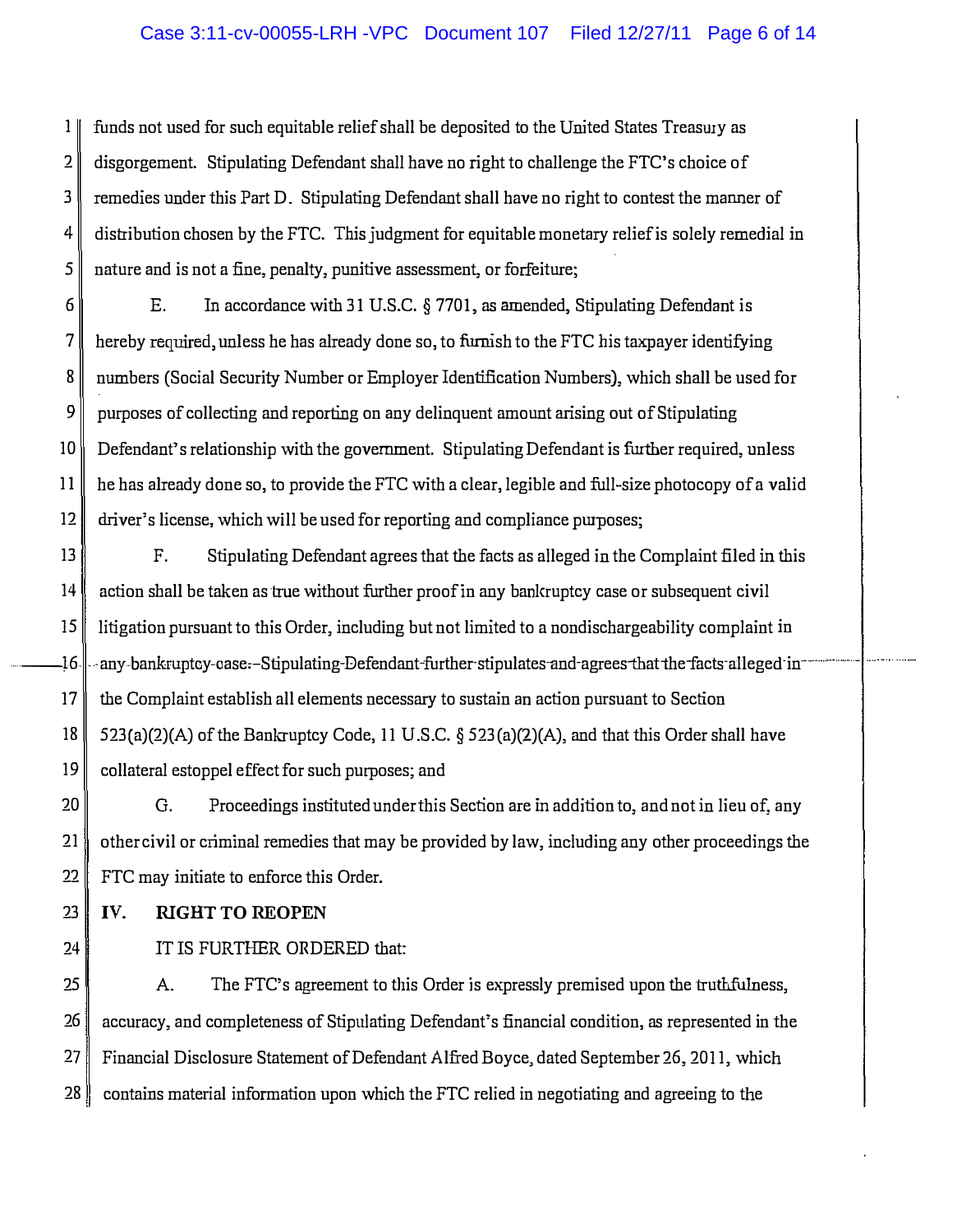1 terms of this Order;

2 B. If, upon motion by the FTC, the Court finds that Stipulating Defendant failed to 3 disclose any material asset, materially misrepresented the value of any asset, or made any other 4 material misrepresentation in or omission from Stipulating Defendant's financial statement or 5 supporting documents, then this Order shall be reopened and suspension of the judgment set  $6 \parallel$  forth in Section III sh II be lifted for the purpose of requiring payment of monetary relief in the 7 amount of two million, seven hundred seventy-one thousand, eight hundred and seven U.S. 8 Dollars, and sixty-three cents (\$2,771,807.63) as to Stipulating Defend nt, less the sum of any 9 amounts paid to the FTC pursuant to Section III and any other payments made by Defendants 10 Immigration Center, Charles Doucette, or Deborah Stilson, *Provided, however*, that, in all other 11 respects, this Order shall remain in full force and effect, unless otherwise ordered by the Court;

12 C. Any proceedings instituted under this Section shall be in addition to, and not in 13 lieu of, any other civil or criminal remedies that may be provided by law including, but not 14 limited to, contempt proceedings, or any other proceedings that the FTC or the United States 15 might initiate to enforce this Order. For purposes of this Section, Stipulating Defendant waives ----16 ---any-right-to-contest-any-ofthe-allega ions-of-the-FFG's-Gomplaint-\_ -------- -----------------

## 17 V. DISPOSITION OF PAST CUSTOMER INFORMATION

18 IT IS FURTHER ORDERED that Stipulating Defendant, and his officers, agents, 19 servants, employees, and attorneys, and all other persons in active concert or participation with  $20$  any of them who receive actual notice of this Order by personal service or otherwise, are 21 perm nently restrained and enjoined from:

22 A. Disclosing, using or benefitting from customer infonnation, including the name, 23 address, telephone number, email address, Social Security Number, other identifying 24 infonnation, or any data that enables access to a customer's account (including a credit card, bank account, or other financial account) that any Defendant obtained prior to entry of this Order;  $25$ 26 and

27 B. Failing to dispose of such customer infonnation in all fonns in his possession, 28 custody, or control within thirty (30) days after entry of this Order. Disposal shall be by means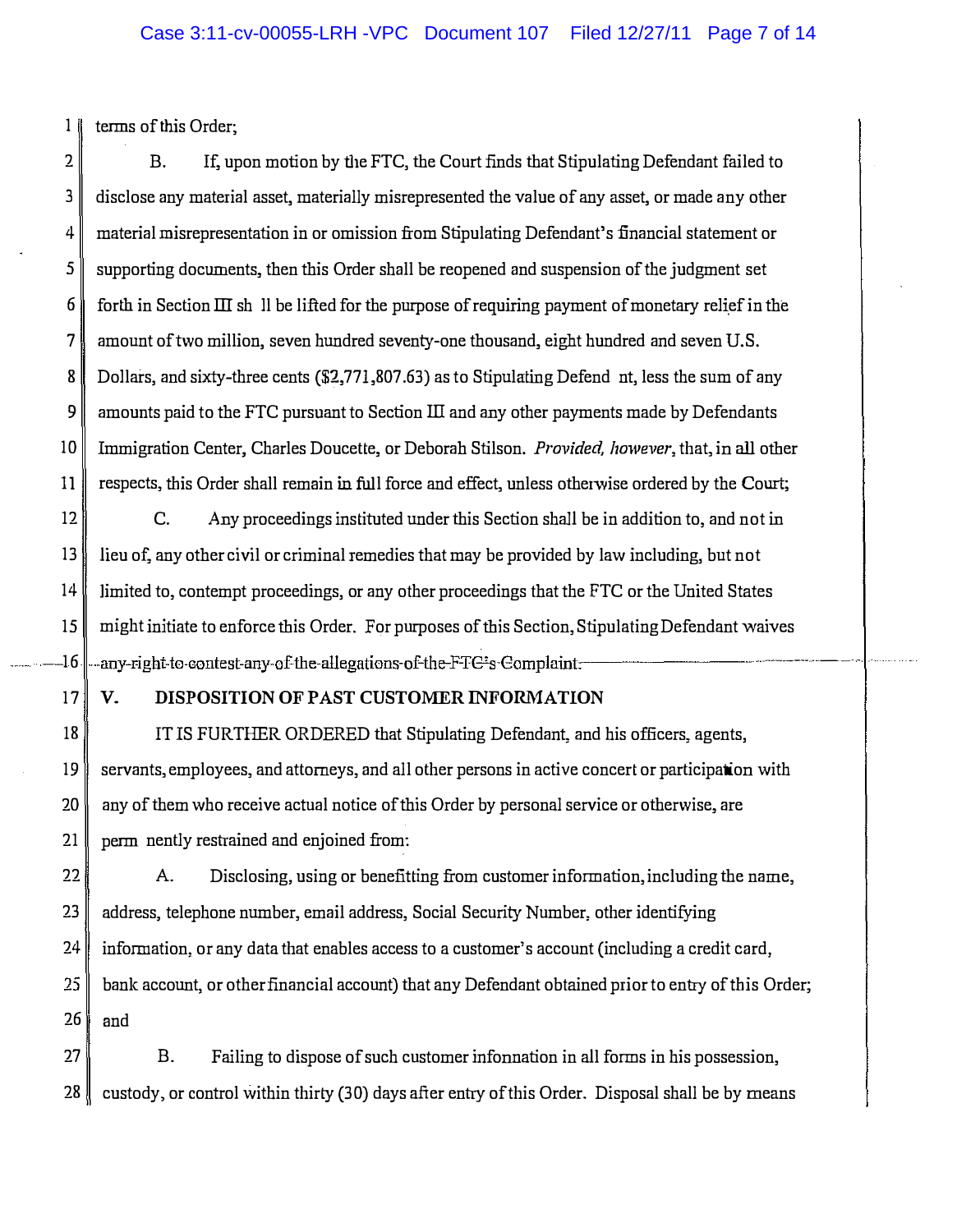1 that protect against unauthorized access to the customer information, such as by burning, 2 pulverizing, or shredding any papers, and by erasing or destroying any electronic media, to 3 ensure that the customer information cannot practicably be read or reconstructed.

4 Provided, however, that customer information need not be disposed of, and may be 5 disclosed, to the extent requested by a government agency or required by a law, regulation, or 6 court order; and *provided also* that rather than destroying them, Stipulating Defendant shall turn 7 over any original birth, marriage or naturalizatiou certificates, passports and similar original 8 customer documents in his possession, custody, or control to the Receiver.

9 VI. COOPERATION WITH THE FTC

10 IT IS FURTHER ORDERED that Stipulating Defendant shall fully cooperate with 11 representatives of the FTC in this case and in any investigation related to or associated with the 12 transactions or the occurrences that are the subject of the Complaint. Stipulating Defendant must 13 provide truthful and complete information, evidence, and testimony. Stipulating Defendant must 14 appear and must cause his officers, employees, representatives, or agents to appear for 15 interviews, discovery, hearings, trials, and any other proceedings that an FTC representative may 16 . reasonably-request-upon-five (5) days-written-notice, or-other-reasonable-notice, at-such-places 17 and times as an FTC representative may designate without the service of a subpoena.

## 18 VII. RETURN OF CUSTOMER DOCUMENTS AND TERMINATION OF RECEIVERSHIP

IT IS FURTHER ORDERED that the appointment of the Receiver pursuant to the Temporary Restraining Order entered on January 26, 2011, and extended on February 2, 2011, and the Stipulated Preliminary Injunction entered on March 3, 2011, is hereby continued in fuJI force and effect except as modified by this Section.

The Court directs the Receiver to use her best efforts to identify and contact each customer and, to the extent feasible, to return original documents in the Receiver's possession, custody or control that pertain to that customer or the customer's family member, unless the customer cannot be located or does not request that the documents be returned. "Documents" include (1) original documents provided by or on behalf of the customer or other person, such as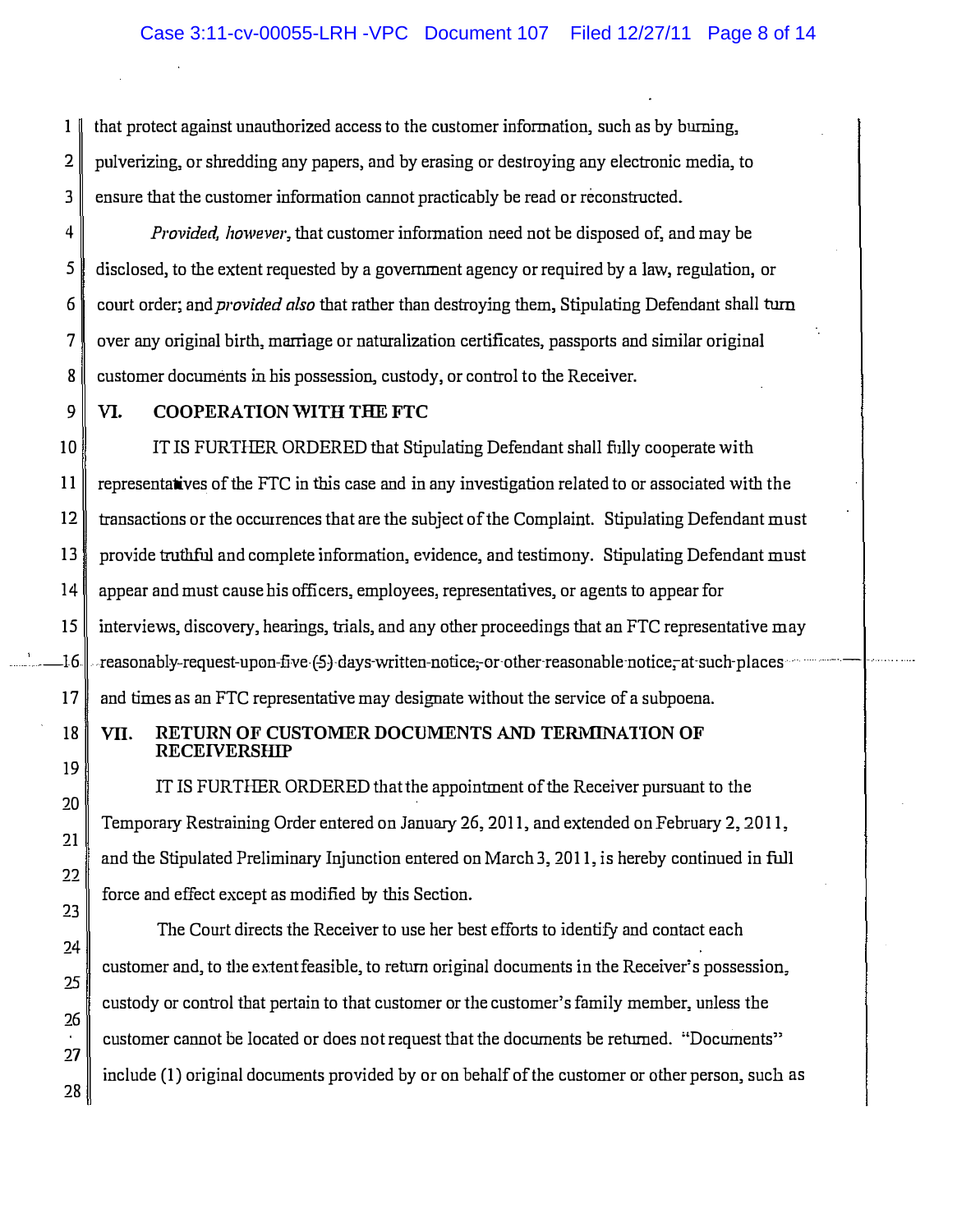$1 \parallel$  marriage and birth certificates; (2) any applications, petitions, or other papers filed on the 2 customer's behalf, but do not include incomplete forms; and (3) any notices or other documents 3 from the United States Department of Homeland Security or the United States Department of 4 Justice received by the Defendants on the customer's behalf.

5 The Court directs the Receiver to use reasonable and appropriate measures to protect the  $6 \parallel$  privacy and confidentiality of the original documents and the information contained in such 7 documents. The Receiver shall, in her sole discretion, after consultation with the FTC, determine 8 how best to identifY and contact customers, determine the necessity and feasibility of returning  $9\parallel$  original documents to customers, safely and securely return original documents to customers, and 10 dispose of unreturned documents by shredding or other means that prevent personally identifiable 11 information from falling into the hands of a third party. With Court approval, the Receiver may  $12 \parallel$  retain other professionals to perform the responsibilities described in this Section and may 13 expend the assets of the receivership estate for this purpose. The Receiver and any professionals 14 retained by the Receiver shall not be held liable to any party or person for any harm resulting 15 from performance of the Receiver's duties under this Section.

 $16.$ .. The Receiver-shall-complete-the-liquidation-of-the-assets-of-the-receivership-estate-and-the ................ 17 return of customer documents. Upon liquidation of the assets of the receivership estate and the 18 return of customer documents pursuant to this Section, the Receiver shall submit her final report  $19$  and application for fees and expenses, and upon approval of them by the Court, shall pay any 20 remaining funds to the FTC. Upon the Court's approval of the Receiver's final report, and the 21 payment of any remaining funds to the FTC under this Section, the Receivership shall be  $22$  terminated.

.. .

# 23 VITI. ORDER ACKNOWLEDGMENTS

24 IT IS FURTHER ORDERED that Stipulating Defendant obtain acknowledgments of 25 receipt of this Order:

26 A. Stipulating Defendant, within seven (7) days of entry of this Order, must submit to  $27 \parallel$  the FTC an acknowledgment of receipt of this Order sworn under penalty of perjury.

 $28$  B. For five (5) years after entry of this Order, Stipulating Defendant for any business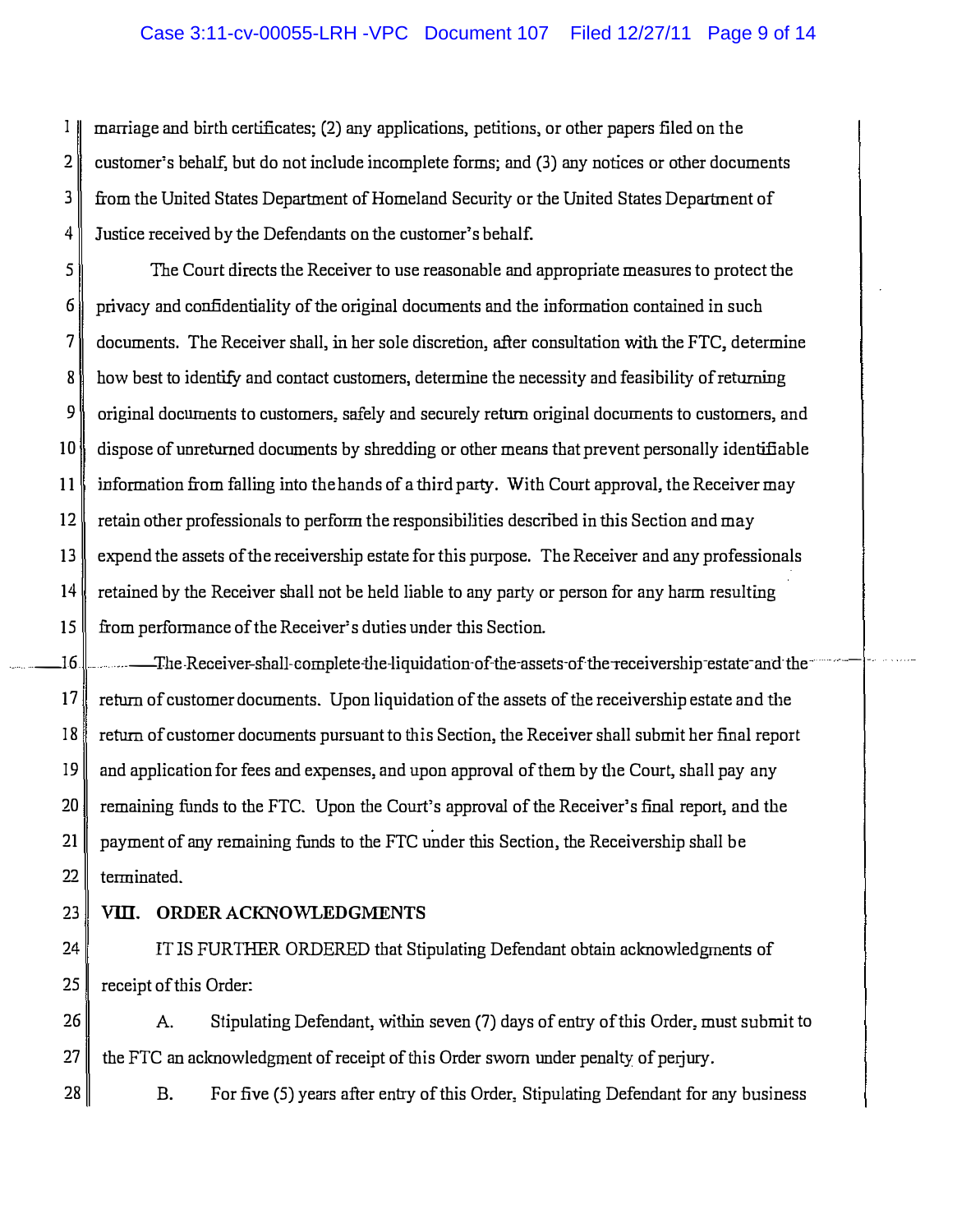1 that Stipulating Defendant, individually or collectively with any other Defeodant, is the majority 2 owner or directly or indirectly controls, must deliver a copy of this Order to: (1) all principals, 3 officers, directors, and managers; (2) all employees, agents, and representatives who participate 4 in conduct related to the subject matter of this Order; and (3) any business entity resulting from 5 any change in structure as set forth in the Section titled Compliance Reporting. Delivery must  $6$  occur within 7 days of entry of this Order for current personnel. To all others, delivery must 7 occur before they assume their responsibilities.

 $8$  C. From each individual or entity to which Stipulating Defendant delivered a copy of 9 this Order, Stipulating Defendant must obtain, within 30 days, a signed and dated 10 acknowledgment of receipt of this Order.

11 | IX. COMPLIANCE REPORTING

12 TE IS FURTHER ORDERED that Stipulating Defendant make timely submissions to the 13 FTC:

 $14$  A. One year after entry of this Order, Stipulating Defendant must submit a  $15$  compliance report, sworn under penalty of perjury:

.... 16 ...... ----. -I. Stipulating·Defendant-must:·(a}designate-at·least·one-telephone-number---··· 17 and an email, physical, and postal address as points of contact, which 18 19 20 21 22 23 24 25 26 27 28 representatives of the FTC may use to communicate with Stipulating Defendant; (b) identify all of Stipulating Defendant's businesses by all of their names, telephone numbers, and physical, postal, email, and Internet addresses; (c) describe the activities of each business, including the products and services offered., tile means of advertising, marketing, and sales, and the involvement of any other Defendant (which Stipulating Defendant must describe if he knows or should Imow due to his own involvement); (d) describe in detail whether and how Stipulating Defendant is in compliance with each Section of this Order; and (e) provide a copy of each Order Aclmowledgment obtained pursuant to this Order, unless previously submitted to the FTC;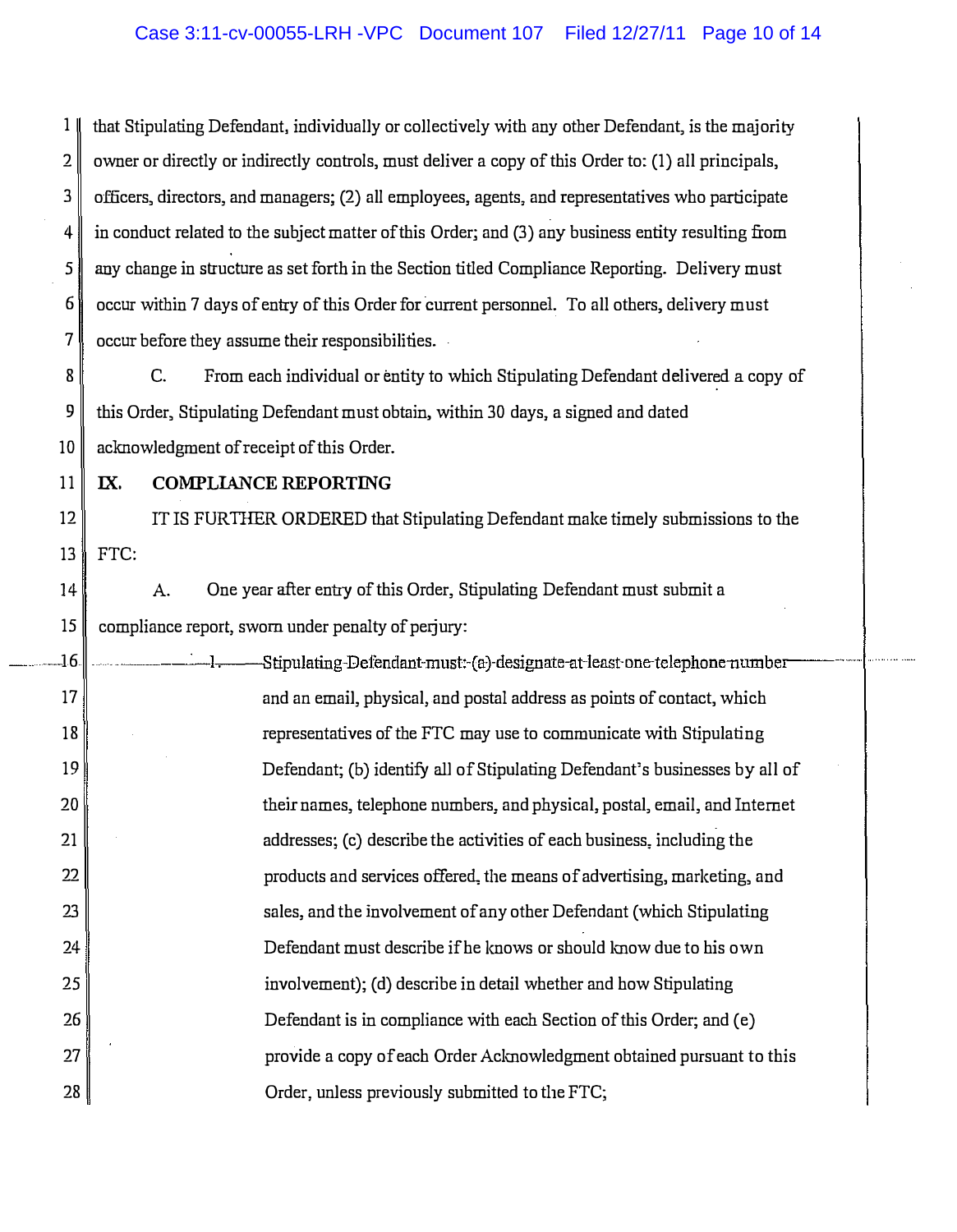| 1 <sub>1</sub> |                                                                                               | 2. | Additionally, Stipulating Defendant must: (a) identify all telephone                            |
|----------------|-----------------------------------------------------------------------------------------------|----|-------------------------------------------------------------------------------------------------|
| 2              |                                                                                               |    | numbers and all email, Internet, physical, and postal addresses, including                      |
| 3              |                                                                                               |    | all residences; (b) identify all titles and roles in all business activities,                   |
| 4              |                                                                                               |    | including any business for which Stipulating Defendant performs services                        |
| 5              |                                                                                               |    | whether as an employee or otherwise and any entity in which Stipulating                         |
| 6              |                                                                                               |    | Defendant has any ownership interest; and (c) describe in detail                                |
| 7              |                                                                                               |    | Stipulating Defendant's involvement in each such business, including title,                     |
| 8              |                                                                                               |    | role, responsibilities, participation, authority, control, and any ownership.                   |
| 9              | <b>B.</b>                                                                                     |    | For twenty (20) years following entry of this Order, Stipulating Defendant must                 |
| 10             |                                                                                               |    | submit a compliance notice, sworn under penalty of perjury, within fourteen (14) days of any    |
| 11             | change in the following:                                                                      |    |                                                                                                 |
| 12             |                                                                                               | 1. | Stipulating Defendant must report any change in: (a) any designated point                       |
| 13             |                                                                                               |    | of contact or (b) the structure of any entity that Stipulating Defendant has                    |
| 14             |                                                                                               |    | any ownership interest in or directly or indirectly controls that may affect                    |
| 15             |                                                                                               |    | compliance obligations arising under this Order, including: creation,                           |
| 16             |                                                                                               |    | -merger,-sale,-or-dissolution-of-the-entity-or-any-subsidiary, parent, or-                      |
| 17             |                                                                                               |    | affiliate that engages in any acts or practices subject to this Order.                          |
| 18             |                                                                                               | 2. | Additionally, Stipulating Defendant must report any change in: (a) name,                        |
| 19             |                                                                                               |    | including aliases or fictitious name, or residence address; or (b) title or                     |
| 20             |                                                                                               |    | role in any business activity, including any business for which Stipulating                     |
| 21             |                                                                                               |    | Defendant performs services whether as an employee or otherwise and any                         |
| 22             |                                                                                               |    | entity in which Stipulating Defendant has any ownership interest, and                           |
| 23             |                                                                                               |    | identify its name, physical address, and Internet address, if any.                              |
| 24             | C.                                                                                            |    | Stipulating Defendant must submit to the FTC notice of the filing of any                        |
| 25             |                                                                                               |    | bankruptcy petition, insolvency proceeding, or any similar proceeding by or against Stipulating |
| 26             | Defendant within fourteen (14) days of its filing.                                            |    |                                                                                                 |
| 27             | D.                                                                                            |    | Any submission to the FTC required by this Order to be sworn under penalty of                   |
| 28             | perjury must be true and accurate and comply with 28 U.S.C. § 1746, such as by concluding: "I |    |                                                                                                 |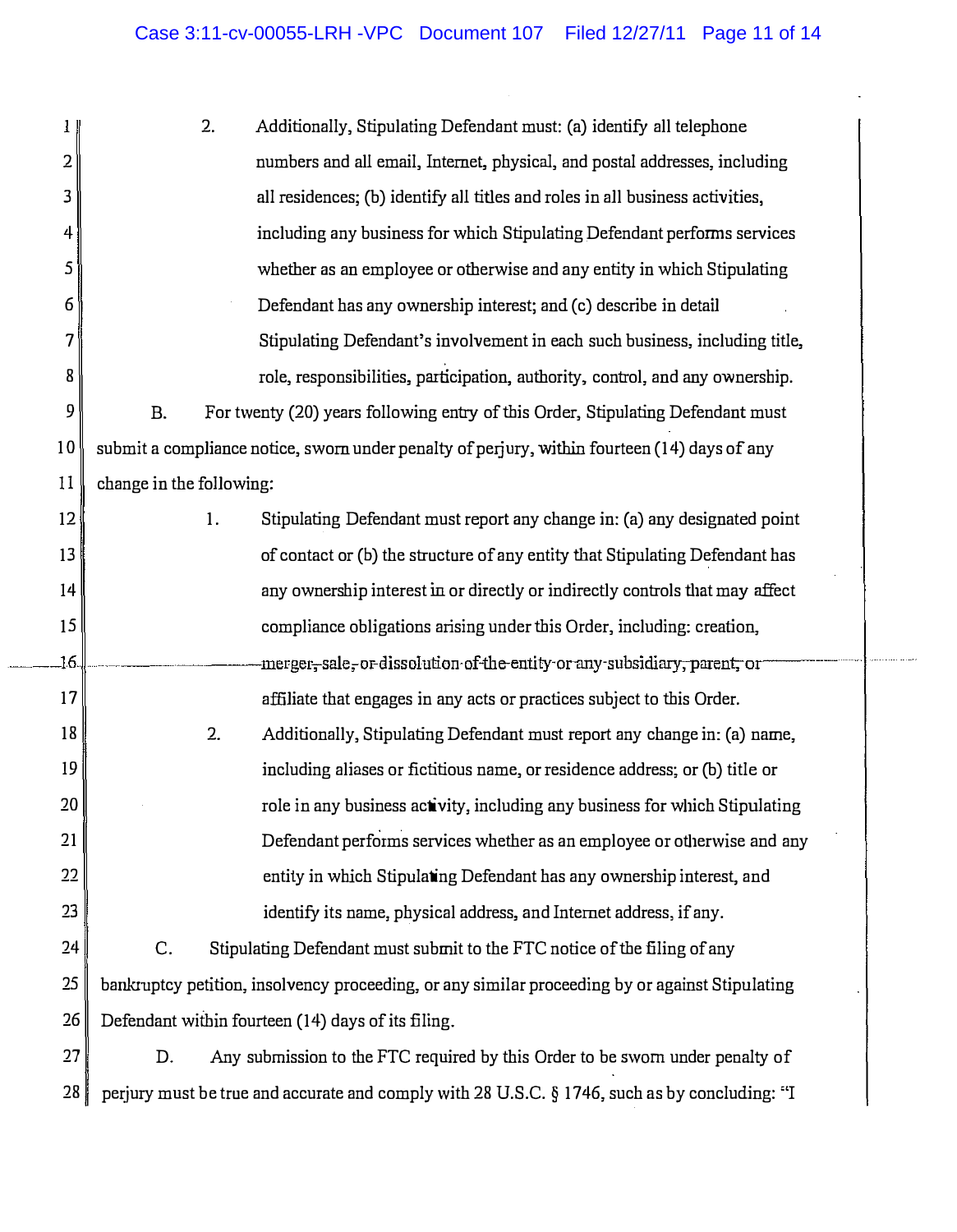# Case 3:11-cv-00055-LRH -VPC Document 107 Filed 12/27/11 Page 12 of 14

 $\mathbb{1}$  declare under penalty of periury under the laws of the United States of America that the 2 foregoing is true and correct. Executed on: " and supplying the date, signatory's full 3 name, title (if applicable), and signature.

 $\|A\|$  E. Unless otherwise directed by an FTC representative in writing, all submissions to 5 the FTC pursuant to this Order must be emailed to Debrief@ftc.gov or sent by ovemight courier 6 (not the U.S. Postal Service) to: Associate Director for Enforcement, Bureau of Consumer 7 Protection, Federal Trade Commission, 600 Pennsylvania Avenue NW, Washington, DC 20580. 8 The subject line must begin: FTC v. Immigration Center, et al., X110013.

#### 9 X. RECORD KEEPING

IT IS FURTHER ORDERED that Stipulating Defendant must create certain records for twenty (20) years after entry of the Order, and to retain each such record for five (5) years. Specifically, Stipulating Defendant, for any business in which he, individually or collectively with any other Defendant, is a majority owner or directly or indirectly controls, must maintain the following records:

 $15$  A. Accounting records showing the revenues from all goods or services sold, all costs  $16$ . incurred-in-generating-those-revenues;-and-the-resulting-net-profit-or-loss; .

17 B. Personnel records showing, for each person providing services, whether as an 18 employee or otherwise, that person's: name, addresses, and telephone numbers; job title or  $19 \parallel$  position; dates of service; and, if applicable, the reason for termination;

20 C. Customer files showing the names, addresses, telephone numbers, dollar amounts 21 paid, and the quantity and description of goods or services purchased;

22 D. Complaints and refund requests, whether received directly or indirectly, such as  $23$  through a third party, and any response;

 $24$  E. All records necessary to demonstrate full compliance with each provision of this  $25$  Order, including all submissions to the FTC; and

26 F. A copy of each advertisement or other marketing material.

27 XI. COMPLIANCE MONITORING

28 **IT IS FURTHER ORDERED** that, for the purpose of monitoring Stipulating Defendant's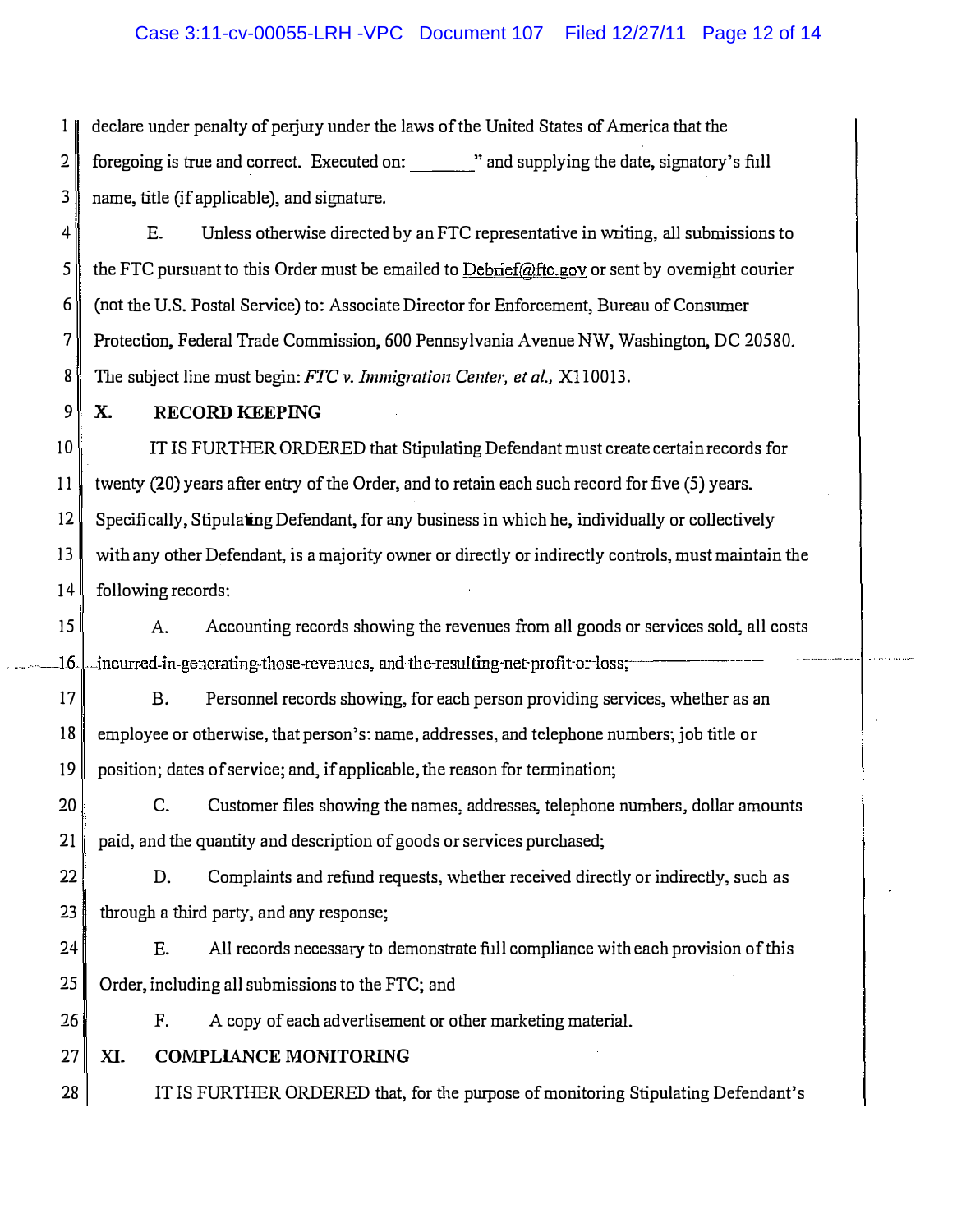1 compliance with this Order, including the fmancial representations upon which the judgment was  $2 \parallel$  suspended:

3 A. Within fourteen (14) days of receipt of a written request from a representative of 4 the FTC, Stipulating Defendant must: submit additional compliance reports or other requested  $5$  information, which must be sworn under penalty of perjury; appear for depositions; and produce 6 documents, for inspection and copying. The FTC is also authorized to obtain discovery, without 7 further leave of court, using any of the procedures described by Federal Rules of Civil Procedure 8 29, 30 (including telephonic depositions), 31, 33, 34, 36, 45, and 69.

 $9 \parallel$  B. For matters concerning this Order, the FTC is authorized to communicate directly 10 with Stipulating Defendant. Stipulating Defendant must permit representatives of the FTC to 11 interview any employee or other person affiliated with him who has agreed to such an interview. 12 The person interviewed may have counsel present.

13 C. The FTC may use all other lawful means, including posing, through its 14 representatives, as consumers, suppliers, or other individuals or entities, to Stipulating Defendant 15 or any individual or entity affiliated with Stipulating Defendant, without the necessity of .16.  $\ldots$  identification-or-prior-notice. Nothing-in-this-Order-limits-the-FTC s-lawful-use-of compulsory-17 process, pursuant to Sections 9 and 20 of the FTC Act, 15 U.S.C. §§ 49, 57b-I.

## 18 XII. RETENTION OF JURISDICTION

19 IT IS FURTHER ORDERED that this Court retains jurisdiction of this matter for 20 purposes of construction, modification, and enforcement of this Order.

22 SO STIPULATED AND AGREED:

23 PLAINTIFF:

21

24 25 WILLARD K. TOM General Counsel ROBERT J. SCHROEDER Regional Director

26  $27\gamma$  Jaune M. Loli

28 LAURA M. SOLIS